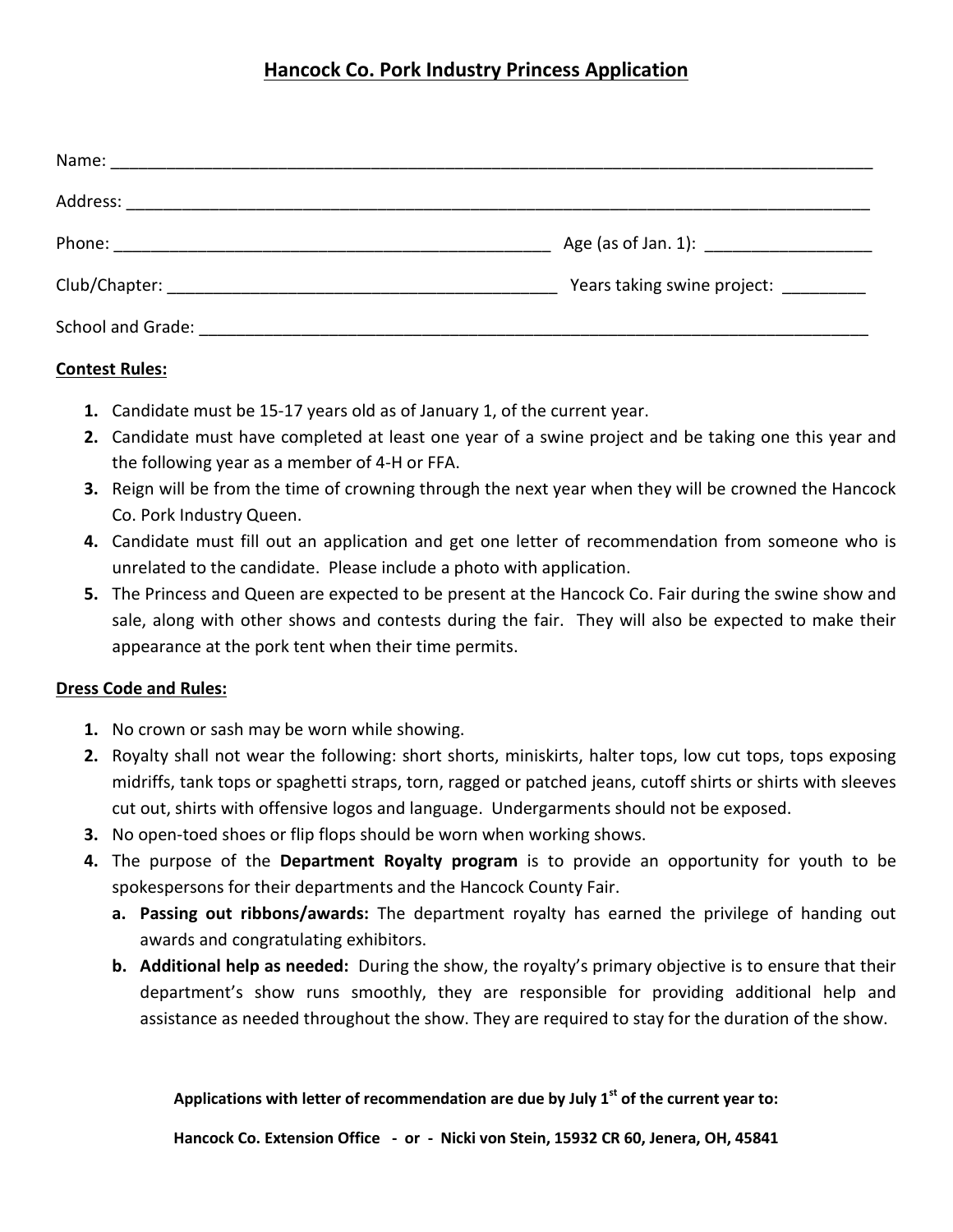List some of your achievements and awards within the swine department:

List some of your school, church, and community activities:

List any leadership experiences you have been involved in: